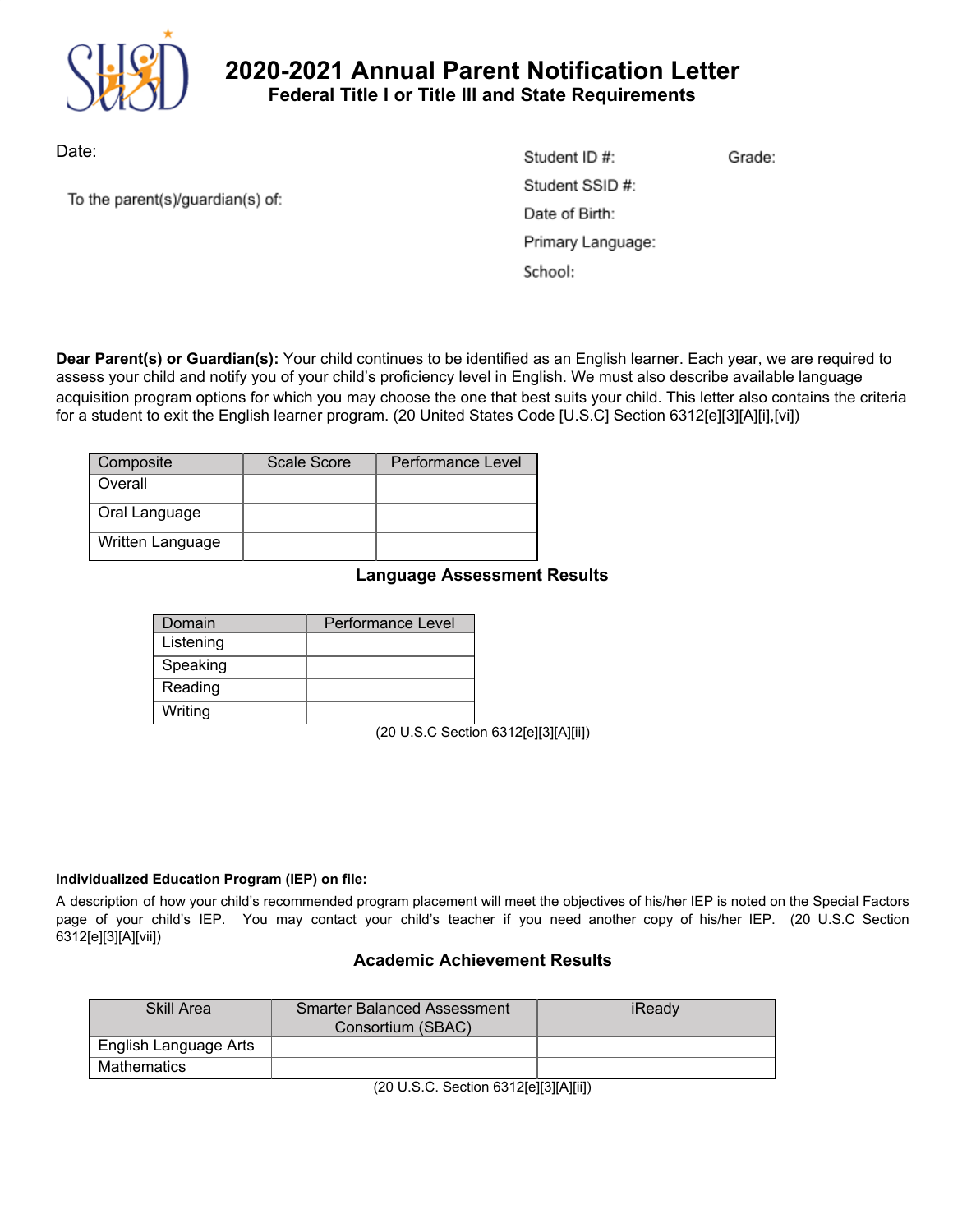## **Language Acquisition Programs**

(20 U.S.C. Section 6312[e][3][A][ii])

We are required to provide a Structured English Immersion (SEI) program option. If you choose this option, your child will be placed in a classroom that uses mostly English for instruction. (See the description below.)

## **Requesting a Language Acquisition Program**

Language acquisition programs are educational programs designed to ensure English acquisition occurs as rapidly and effectively as possible, and provides instruction to English learners based on the state-adopted academic content standards, including English language development (ELD) standards. (20 U.S.C. Section 6312[e][3][A][iii],[v]); *EC* Section 306[c]) **Description of Program Options and Goals for English Learners**

A description of the language acquisition programs provided in Stockton Unified are listed below. Please select the program that best suits your child. (20 U.S.C. Section 6312[e][3][A][iii],[v])

**Structured English Immersion (SEI) Program:** A language acquisition program for English learners in which nearly all classroom instruction is provided in English, but with curriculum and a presentation designed for pupils who are learning English. At minimum, students are offered ELD and access to grade level academic subject matter content.

**Dual-Language Immersion (DLI) Program:** Also referred to as **Two-Way Immersion**. A language acquisition program that provides language learning and academic instruction for native speakers of English and native speakers of another language, with the goals of high academic achievement, first and second language proficiency, and cross-cultural understanding.

Parents/Guardians may choose a language acquisition program that best suits their child. Schools in which the parents or legal guardians of 30 pupils or more per school or the parents or legal guardians of 20 pupils or more in any grade request a language acquisition program that is designed to provide language instruction shall be required to offer such a program to the extent possible. (20 U.S.C. Section 6312[e][3][A][viii][III]); *EC* Section 310[a])

Parents may provide input regarding language acquisition programs during the development of the Local Control Accountability Plan. (*EC* Section 52062) If interested in a different program from those listed above, please contact the Language Development Office at (209) 933-7075 to ask about the process.

Parents of English learners have a right to decline or opt their children out of the school district's language acquisition program or opt out of particular English learner service(s) within a language acquisition program. (20 U.S.C Section 6312[e][3][A][viii]) However, LEAs remain obligated to provide the student meaningful instruction*)* until the student is reclassified, inform the parent when progress is not made, and offer the parent programs and services to consider at that time. (5 California Code of Regulations Section 11302). Please inquire at your school site regarding the-opt out process at the Language Development Office at (209) 933-7075

## **Graduation Rate for English Learners**

(20 U.S.C. Section 6312[e][3][A][vi])

The expected rate of graduation for EL students in this program is **70.2%** District graduation rate displayed on the Graduate Data report, available on the California Department of Education DataQuest Web page at [http://dq.cde.ca.gov/dataquest/.](http://dq.cde.ca.gov/dataquest/)

## **Long Term English Learner (LTEL)/ At Risk of Becoming a Long Term English Learner (ARLTEL)**

California Education Code 313.2 requires local educational agencies and charter schools to annually notify parents if their child is identified as a Long Term English Learner (LTEL) or At Risk of Becoming a Long Term English Learner (ARLTEL).

#### **Your student is identified as:**

Long-Term English Learner (LTEL): An English learner (EL) student to which all of the following apply: (1) is enrolled in any of grades 6 to 12, inclusive; and (2) has been enrolled in a U.S. school for six years or more; and (3) has remained at the same English language proficiency level for two or more consecutive prior years, or has regressed to a lower English language proficiency level, as determined by the English Language Development test; and (4) for students in grades 6 to 9, inclusive, has scored at the "Standard Not Met" level on the prior year administration of the CAASPP-ELA. For more information see Education Code 313.1

English Learner "At-Risk" of Becoming a Long-Term English Learner ("At-Risk"): An English learner (EL) student to which all of the following apply: (1) is enrolled in grades 3 to 12, inclusive; and (2) has been enrolled in a U.S. school for four or five years; and (3) has scored at the intermediate level or below on the prior year's English language development test; and (4) has scored in the fourth or fifth year at the "Standard Not Met" level on the prior year administration of the CAASPP- ELA. For more information see Education Code 313.1

The manner in which the program for English language development instruction will meet the educational strengths and needs of long-term English learners or English learners at risk of becoming long-term English learners will include explicit direct instruction in language development in all four domains (listening & speaking, reading & writing).

The manner in which the program for English language development instruction will help long-term English learners or English learners at risk of becoming long-term English learners develop English proficiency and meet age-appropriate to Intervention that will target individual student needs and will include progress monitoring and evaluation of intervention effectiveness utilizing multiple measures